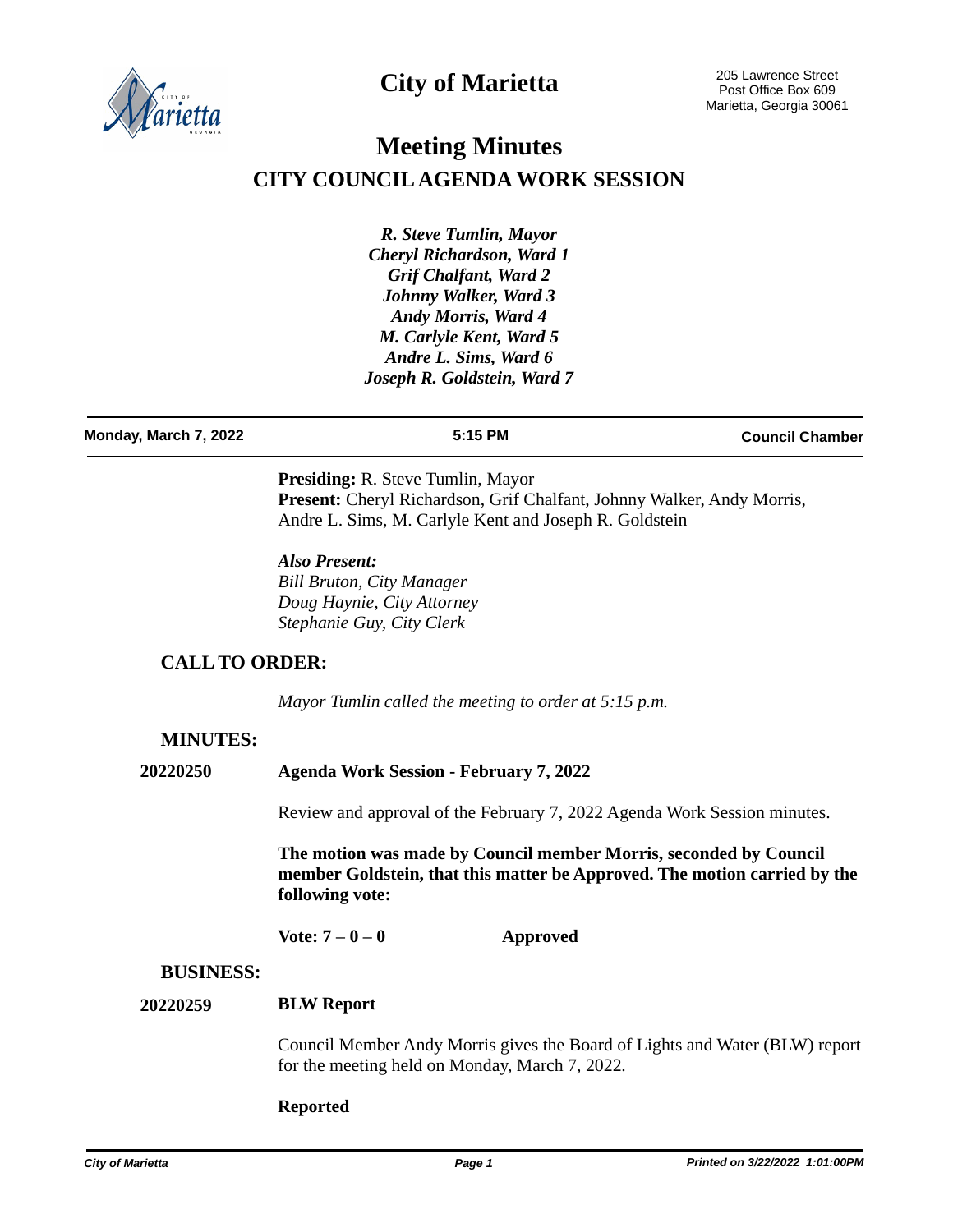| 20220245 | <b>Board of Lights and Water (BLW) Board Appointment</b>                                                                                                                                             |  |  |
|----------|------------------------------------------------------------------------------------------------------------------------------------------------------------------------------------------------------|--|--|
|          | Motion to reappoint Terry G. Lee to the Board of Lights and Water (BLW) Board<br>for a four (4) year term, effective March 12, 2022 and expiring March 12, 2026.                                     |  |  |
|          | Discussion was held regarding the Board appointment. There was general<br>agreement to reappoint Terry G. Lee to the Board for a four (4) year term.                                                 |  |  |
|          | This matter already appears on the Council agenda.                                                                                                                                                   |  |  |
| 20220255 | <b>Historic Board of Review Appointment (Ward 4)</b>                                                                                                                                                 |  |  |
|          | Motion to appoint Carol Williams to the Historic Board of Review Ward 4 for a<br>two (2) year term, beginning upon appointment and expiring March 10, 2024.                                          |  |  |
|          | Discussion was held. The Ward 4 Council member requested that this item be<br>amended to appoint Jim Trimble to the Historic Board of Review.                                                        |  |  |
|          | This matter already appears on the Council agenda.                                                                                                                                                   |  |  |
| 20220256 | <b>Historic Preservation Commission Appointment (Ward 4)</b>                                                                                                                                         |  |  |
|          | Motion to appoint Carol Williams to the Historic Preservation Commission Ward<br>4 for a three (3) year term, beginning immediately upon appointment and<br>expiring March 10, 2025.                 |  |  |
|          | Discussion was held. The Ward 4 Council member requested that this item be<br>amended to appoint Jim Trimble to the Historic Preservation Commission.                                                |  |  |
|          | This matter already appears on the Council agenda.                                                                                                                                                   |  |  |
| 20220087 | <b>Sanitary Conditions and Procedures</b>                                                                                                                                                            |  |  |
|          | Discussion of proposed changes to Sect. 7-4-2-110 - Sanitary Conditions and<br>Procedures.                                                                                                           |  |  |
|          | Motion to approve the revised ordinance to Sect. 7-4-2-110 - Sanitary Conditions<br>and Procedures.                                                                                                  |  |  |
|          | <b>First Reading</b>                                                                                                                                                                                 |  |  |
|          | The motion was made by Council member Morris, seconded by Council<br>member Richardson, that this matter be Recommended for Council Agenda<br>Non-Consent. The motion carried by the following vote: |  |  |
|          | Vote: $5 - 2 - 0$<br><b>Recommended for Council Agenda Non-Consent</b><br>Voting Against: M. Carlyle Kent and Joseph R. Goldstein                                                                    |  |  |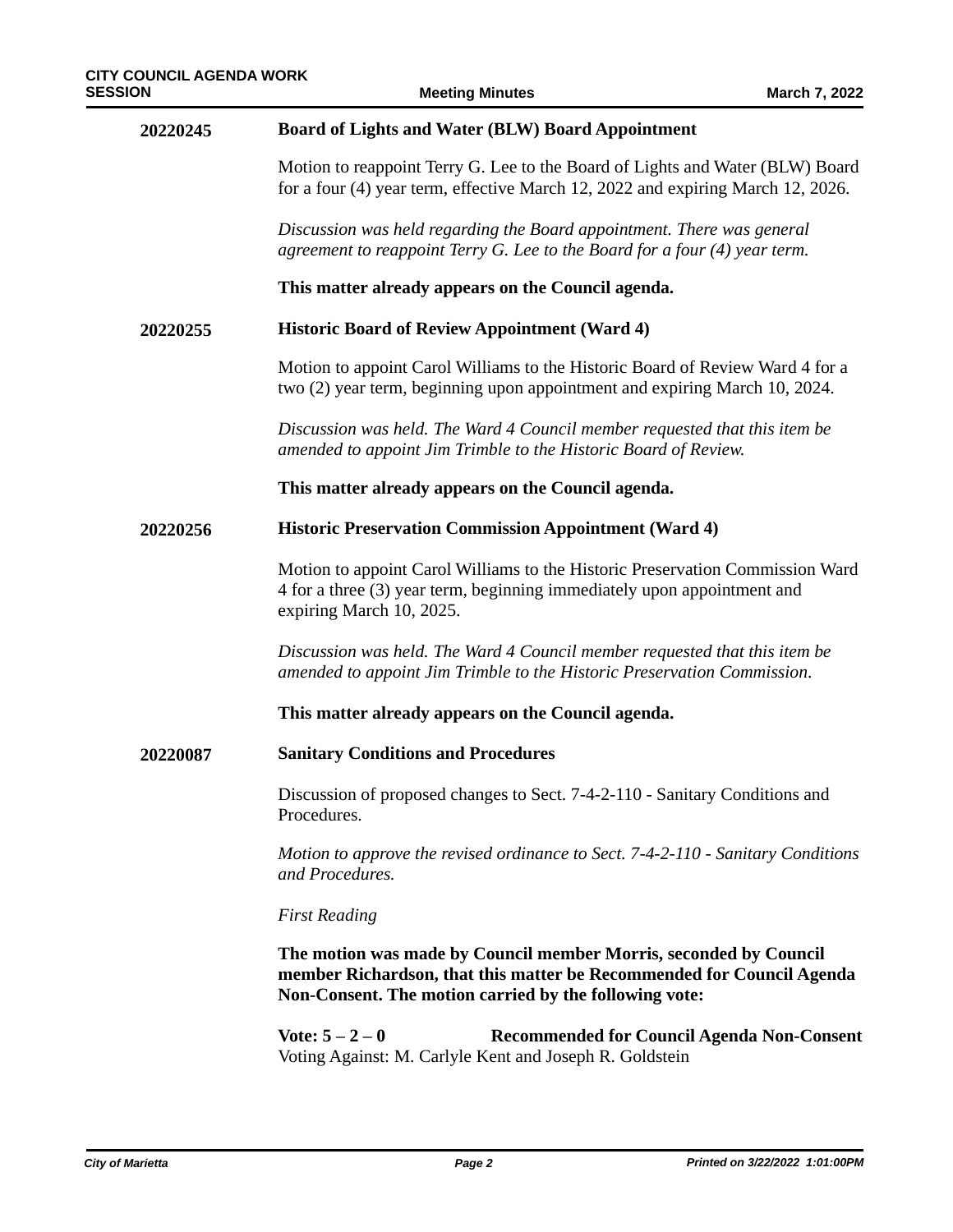| 20220163 | <b>SPLOST Project Financing</b>                                                                                                                                                                            |                                                                                                                                                               |  |
|----------|------------------------------------------------------------------------------------------------------------------------------------------------------------------------------------------------------------|---------------------------------------------------------------------------------------------------------------------------------------------------------------|--|
|          | Consideration of prefunding 2022 SPLOST projects to mitigate inflationary<br>pressures through the issuance of a bond or internal financing.                                                               |                                                                                                                                                               |  |
|          | and the reimbursing of the funds used at a rate of $1.5\%$ .                                                                                                                                               | Motion to approve the prefunding of 2022 SPLOST Tier/Level 1 projects to<br>mitigate inflationary pressures through internal financing of up to \$20,000,000, |  |
|          | Agenda. The motion carried by the following vote:                                                                                                                                                          | The motion was made by Council member Chalfant, seconded by Council<br>member Morris, that this matter be Recommended for Approval – Consent                  |  |
|          | Vote: $7 - 0 - 0$                                                                                                                                                                                          | Recommended for Approval – Consent Agenda                                                                                                                     |  |
| 20220233 | <b>Ordinance Amendment Related to Chapter 8-12-16 - Solicitation</b>                                                                                                                                       |                                                                                                                                                               |  |
|          |                                                                                                                                                                                                            | Motion to amend Chapter 8-12-16 entitled "Solicitation" of the Code of<br>Ordinances of the City of Marietta by adopting new Sections 8-12-16-010, et seq.    |  |
|          | <b>First Reading</b><br><b>Public Hearing</b>                                                                                                                                                              |                                                                                                                                                               |  |
|          | Non-Consent. The motion carried by the following vote:                                                                                                                                                     | The motion was made by Council member Richardson, seconded by Council<br>member Goldstein, that this matter be Recommended for Council Agenda                 |  |
|          | Vote: $7 - 0 - 0$                                                                                                                                                                                          | <b>Recommended for Council Agenda Non-Consent</b>                                                                                                             |  |
| 20220190 | MissionSquare Retirement 457(b) Administrative Services Agreement                                                                                                                                          |                                                                                                                                                               |  |
|          | Review and approval of updated administrative services agreement on the 457(b)<br>deferred compensation plan with MissionSquare Retirement.                                                                |                                                                                                                                                               |  |
|          | The motion was made by Council member Richardson, seconded by Council<br>member Goldstein, that this matter be Referred to the Personnel/Insurance<br>Committee. The motion carried by the following vote: |                                                                                                                                                               |  |
|          | Vote: $7 - 0 - 0$                                                                                                                                                                                          | <b>Referred to the Personnel/Insurance Committee</b>                                                                                                          |  |
| 20220191 |                                                                                                                                                                                                            | MissionSquare Retirement 401(a) Administrative Services Agreement                                                                                             |  |
|          | Supplemental Pension Plan with MissionSquare Retirement.                                                                                                                                                   | Review and approval of updated administrative services agreement on the $401(a)$                                                                              |  |
|          | The motion was made by Council member Richardson, seconded by Council<br>member Goldstein, that this matter be Referred to the Personnel/Insurance<br>Committee. The motion carried by the following vote: |                                                                                                                                                               |  |
|          | Vote: $7 - 0 - 0$                                                                                                                                                                                          | <b>Referred to the Personnel/Insurance Committee</b>                                                                                                          |  |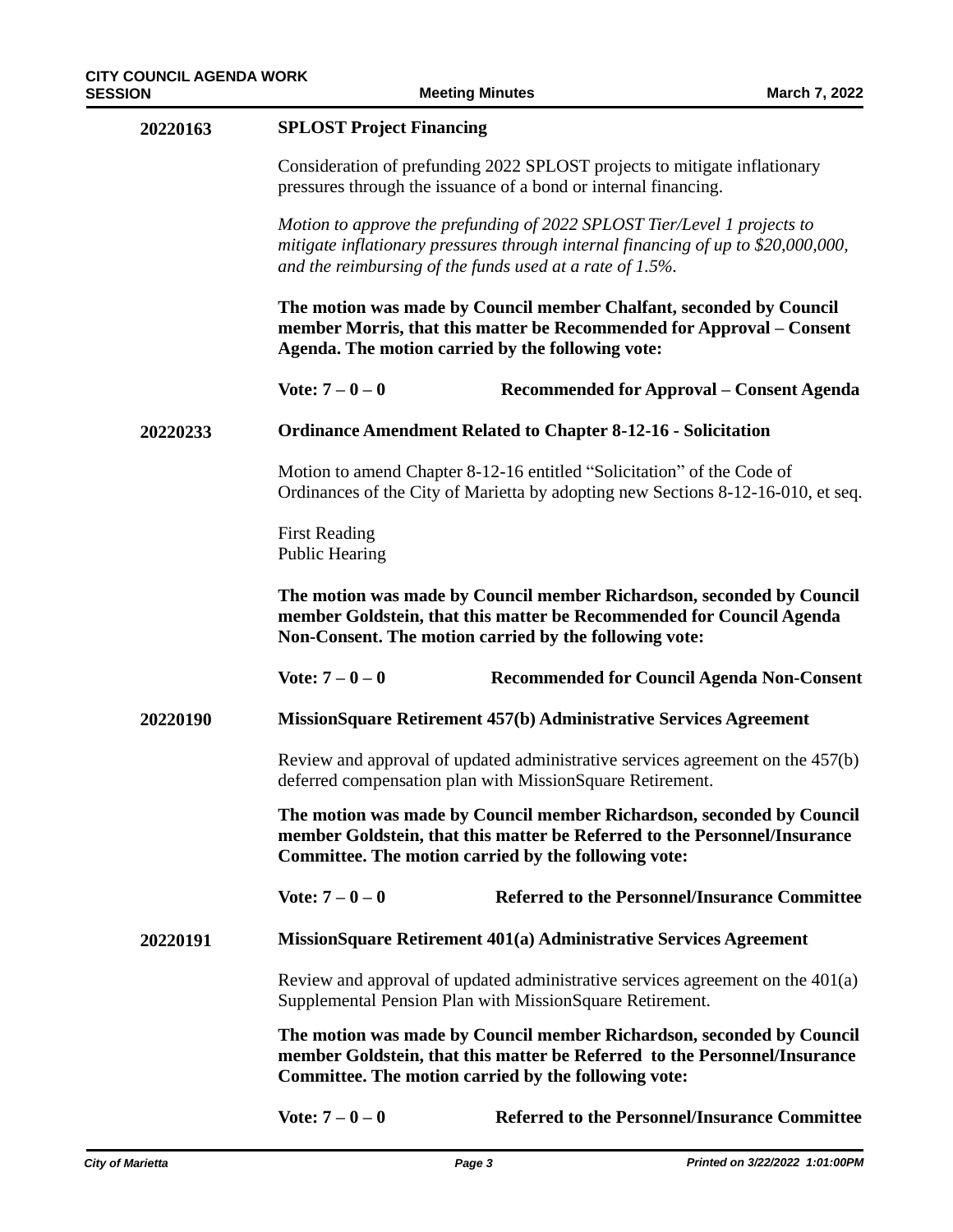| 20220265 | HB844, HB1093 & SB494 Resolution                                                                                                                                                                                                                                                                                                                                                                                                                                                                                                     |  |  |
|----------|--------------------------------------------------------------------------------------------------------------------------------------------------------------------------------------------------------------------------------------------------------------------------------------------------------------------------------------------------------------------------------------------------------------------------------------------------------------------------------------------------------------------------------------|--|--|
|          | Motion to approve a resolution opposing HB844 which would unconstitutionally<br>limit a City's authority to make housing, land use and zoning decisions within a<br>local government's geographical boundaries.                                                                                                                                                                                                                                                                                                                      |  |  |
|          | The motion was made by Council member Chalfant, seconded by Council<br>member Richardson, that this matter be Recommended for Council Agenda<br>Non Consent. The motion carried by the following vote:                                                                                                                                                                                                                                                                                                                               |  |  |
|          | Vote: $6 - 0 - 1$<br><b>Recommended for Council Agenda Non Consent</b><br>Abstaining: Johnny Walker                                                                                                                                                                                                                                                                                                                                                                                                                                  |  |  |
| 20220266 | <b>Housing Standards Resolution</b>                                                                                                                                                                                                                                                                                                                                                                                                                                                                                                  |  |  |
|          | Motion to adopt a resolution supporting locally established building design<br>standards for residential dwellings.                                                                                                                                                                                                                                                                                                                                                                                                                  |  |  |
|          | The motion was made by Council member Goldstein, seconded by Council<br>member Richardson, that this matter be Recommended for Approval -<br>Consent Agenda. The motion carried by the following vote:                                                                                                                                                                                                                                                                                                                               |  |  |
|          | Vote: $7 - 0 - 0$<br>Recommended for Approval - Consent Agenda                                                                                                                                                                                                                                                                                                                                                                                                                                                                       |  |  |
| 20220260 | <b>Draft City Council Agenda</b>                                                                                                                                                                                                                                                                                                                                                                                                                                                                                                     |  |  |
|          | Review and approval of the Wednesday, March 9, 2022, DRAFT City Council<br>Agenda.                                                                                                                                                                                                                                                                                                                                                                                                                                                   |  |  |
|          | -under Minutes: Agenda items 20220252 and 20220253 were added to the consent<br>agenda.<br>-under Council Appointments: Agenda item 20220246 will be amended to appoint<br>Terry G. Lee to the BLW. Agenda item 20220248 will be amended to appoint Jim<br>Trimble to the HBR. Agenda item 20220249 will be amended to appoint Jim<br>Trimble to the HPC. Agenda items 20220246, 20220249 and 20220248 were<br>added to the consent agenda.<br>-under City Attorney Report: Agenda item 20220207 was added to the consent<br>agenda. |  |  |
|          | A motion was made by Council member Goldstein, seconded by Council member<br>Richardson, to suspend the rules of order to add an item to the agenda related to a<br>denial of claim. The motion carried by the following vote:                                                                                                                                                                                                                                                                                                       |  |  |
|          | <i>Vote:</i> $7 - 0 - 0$<br>Approved                                                                                                                                                                                                                                                                                                                                                                                                                                                                                                 |  |  |
|          | A motion was made by Council member Morris, seconded by Council member<br>Goldstein to move the item related to a denial of claim to the Council consent<br>agenda. The motion carried by the following vote:                                                                                                                                                                                                                                                                                                                        |  |  |
|          | <i>Vote:</i> $7 - 0 - 0$<br>Recommended for Approval – Consent Agenda<br>(See agenda item 20220270)                                                                                                                                                                                                                                                                                                                                                                                                                                  |  |  |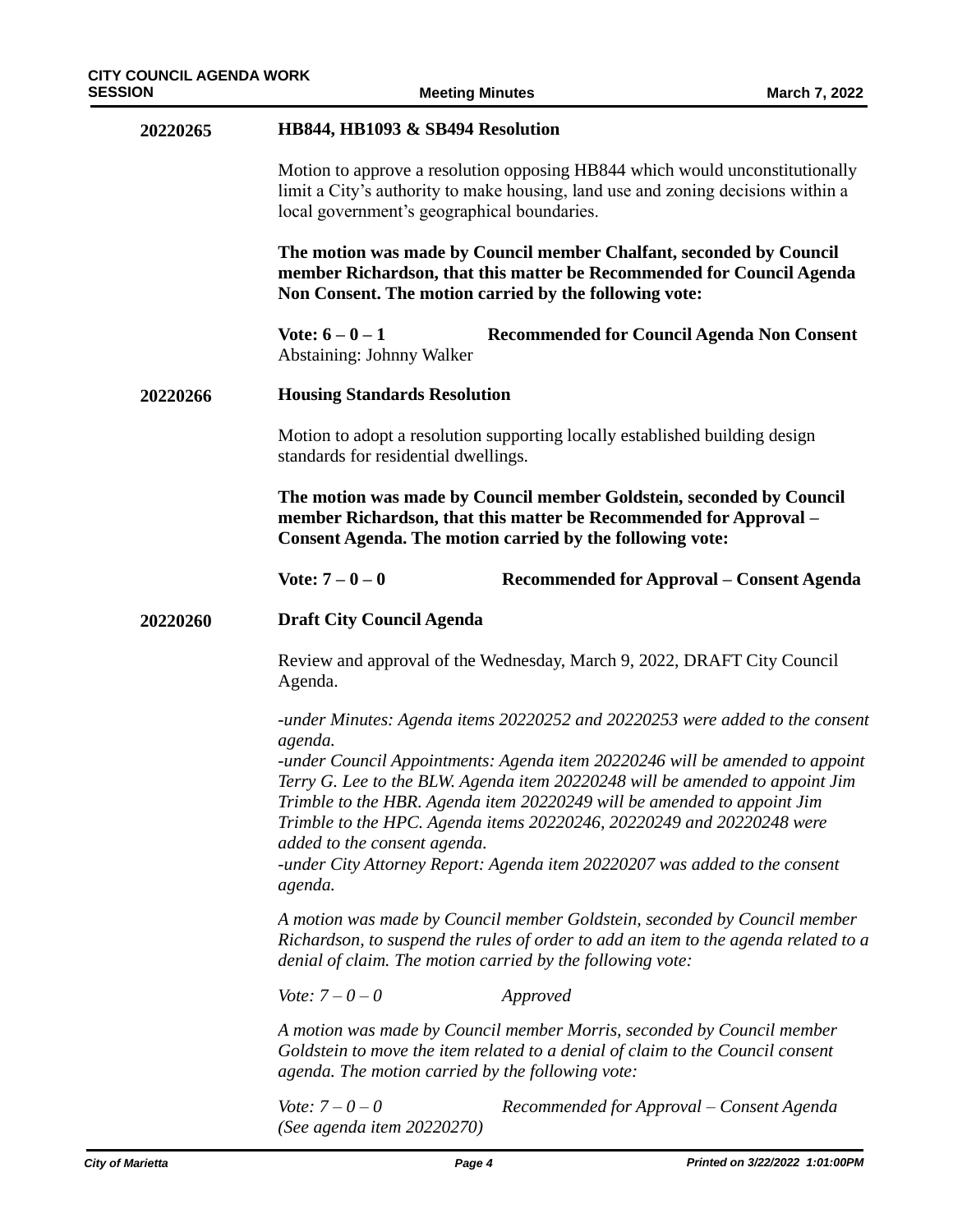*-under Finance/Investment: Agenda item 20220162 was added to the consent agenda. -under Personnel/Insurance: Agenda item 20220165 was added to the consent agenda. -under Other Business: Agenda item 20220254 was added to the consent agenda.*

### **Discussed**

#### **Executive Session 20220261**

Executive Session to discuss legal, personnel, and/or real estate matters.

**A motion was made in open session by Council member Goldstein, seconded by Council member Chalfant, to enter an Executive Session to discuss real estate acquisition. The motion carried by the following vote:**

**Vote: 7 – 0 – 0 Approved**

The executive session was held.

**A motion was made in open session by Council member Chalfant, seconded by Council member Richardson, to exit the Executive Session. The motion carried by the following vote:** 

**Vote: 7 – 0 – 0 Approved**

*After the executive session, the following motions were made:*

*1.) A motion was made by Council member Chalfant, seconded by Council member Richardson, to suspend the rules of order to add an item to the agenda related to property located at 191 Mountain View Road. The motion carried by the following vote:*

*Vote: 7 – 0 – 0 Approved*

*A motion was made by Council member Chalfant, seconded by Council member Richardson, authorizing acquisition of property at 191 Mountain View Road owned by Mark W. Taylor & Nghia V. Nguyen by means of eminent domain.* 

*The motion carried by the following vote:*

*Vote: 7 – 0 – 0 Recommended for Approval - Consent Agenda*

*2.) A motion was made by Council member Chalfant, seconded by Council member Walker, to suspend the rules of order to add an item to the agenda related to property located at 1048 Franklin Gateway. The motion carried by the following vote:*

*Vote: 7 – 0 – 0 Approved*